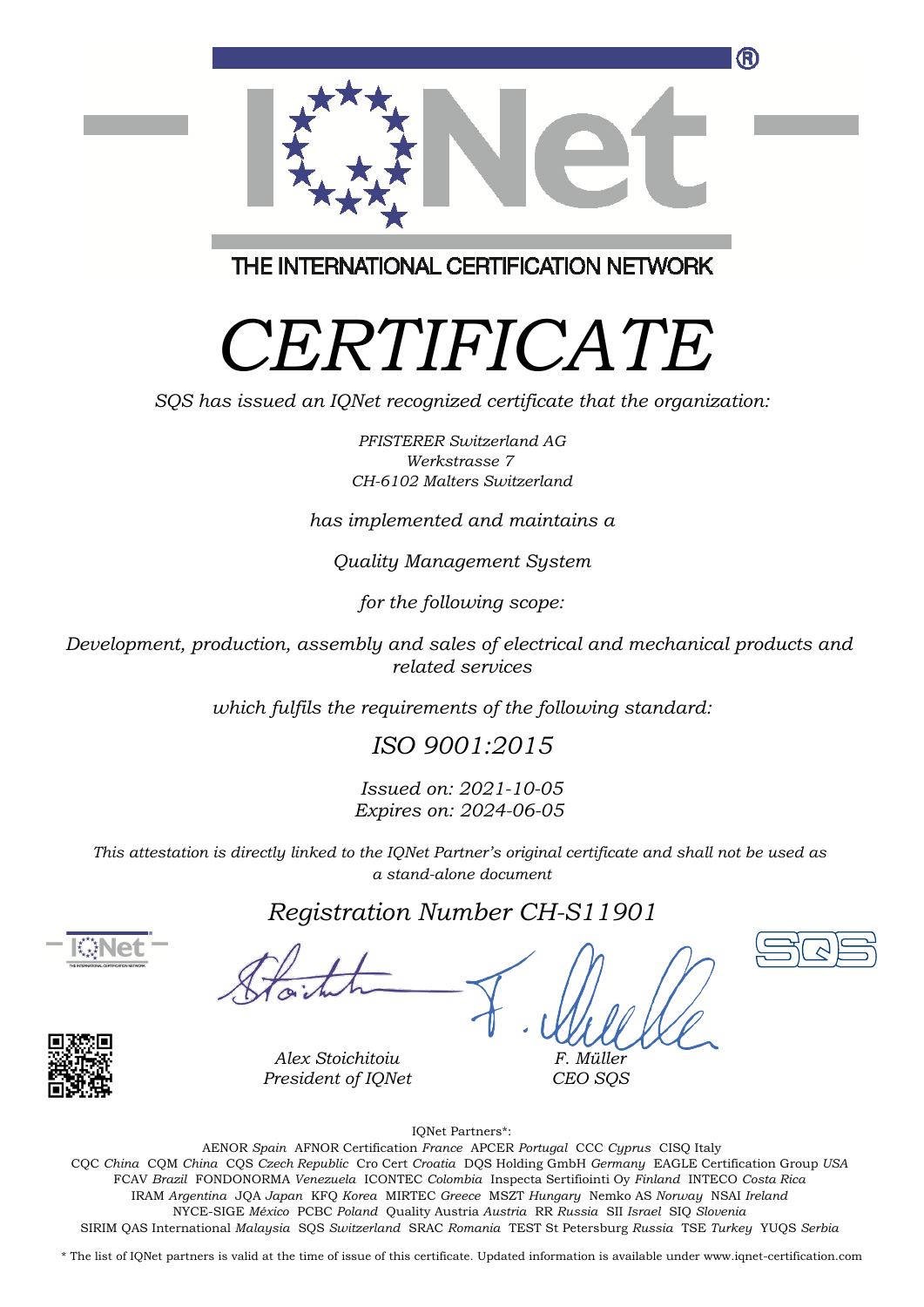

THE INTERNATIONAL CERTIFICATION NETWORK

# *CERTIFICATE*

*SQS has issued an IQNet recognized certificate that the organization:*

*PFISTERER Switzerland AG Werkstrasse 7 CH-6102 Malters Switzerland*

#### *has implemented and maintains a*

*Environmental Management System*

*for the following scope:*

*Development, production, assembly and sales of electrical and mechanical products and related services*

*which fulfils the requirements of the following standard:*

## *ISO 14001:2015*

*Issued on: 2021-10-05 Expires on: 2024-06-05*

*This attestation is directly linked to the IQNet Partner's original certificate and shall not be used as a stand-alone document*

### *Registration Number CH-S11901*







*Alex Stoichitoiu President of IQNet*

*F. Müller CEO SQS*

IQNet Partners\*:

This annex is only valid in connection with the above-mentioned certificate. FCAV *Brazil* FONDONORMA *Venezuela* ICONTEC *Colombia* Inspecta Sertifiointi Oy *Finland* INTECO *Costa Rica* AENOR *Spain* AFNOR Certification *France* APCER *Portugal* CCC *Cyprus* CISQ Italy CQC *China* CQM *China* CQS *Czech Republic* Cro Cert *Croatia* DQS Holding GmbH *Germany* EAGLE Certification Group *USA* IRAM *Argentina* JQA *Japan* KFQ *Korea* MIRTEC *Greece* MSZT *Hungary* Nemko AS *Norway* NSAI *Ireland* NYCE-SIGE *México* PCBC *Poland* Quality Austria *Austria* RR *Russia* SII *Israel* SIQ *Slovenia* SIRIM QAS International *Malaysia* SQS *Switzerland* SRAC *Romania* TEST St Petersburg *Russia* TSE *Turkey* YUQS *Serbia*

\* The list of IQNet partners is valid at the time of issue of this certificate. Updated information is available under www.iqnet-certification.com